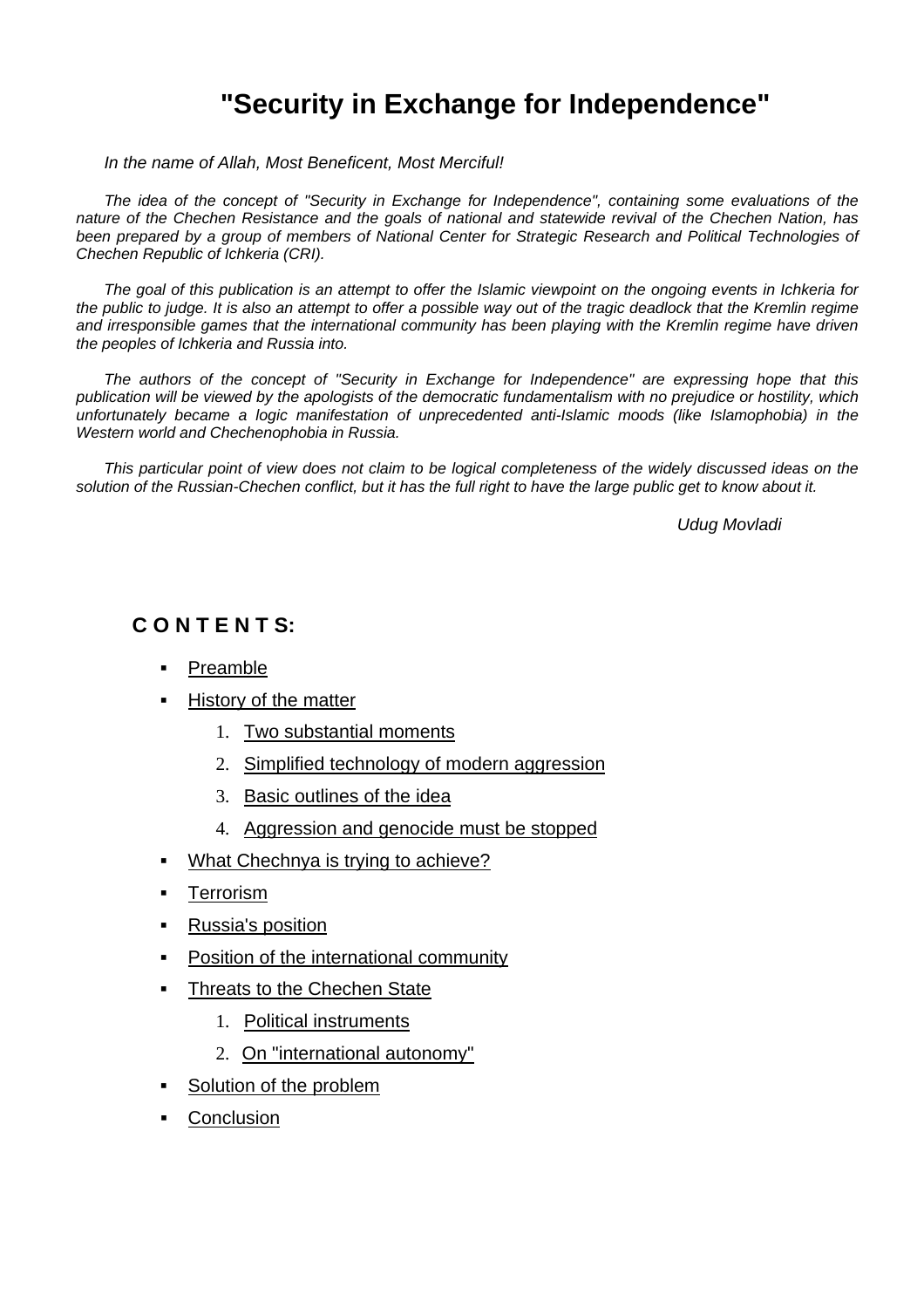# <span id="page-1-0"></span>**[PREAMBLE](#page-0-0)**

Armed confrontation in the Caucasus between Russia and Ichkeria goes back many centuries. It started from the moment when the colonial troops of the Russian empire appeared at the foothills of the Caucasus over 400 years ago. This history is full of all sorts of the most dramatic episodes and bloody pages that show the true nature instead of made-up picture of the relations between Ichkeria and the Russian empire. These episodes have gone through their own stages and periods.

Hundreds of years of Russia's presence in the Caucasus have been characterized by the permanent fight of the Chechen nation for its ethnic survival, which has only been possible in the fight for national freedom and state independence. Throughout this entire fight, which at times would subside but then break out with new force, the Chechen people have been relying exclusively on their internal reserves based on the Religion and National **Character** 

Historical facts are unambiguously showing that in all times the Chechen nation has been fighting for freedom, independence and ethnic survival under the banner of Islam. Chechen national liberation fight has always been expressed in the form of Gazavat (Jihad), which has always been the highest form of the National Liberation Fight of the Chechen Nation for its survival. No National Liberation movement of the Chechen Nation has ever existed outside of Jihad.

Understanding this fact, which is being absolutely forcibly ignored by many Chechen as well as international researchers and political activists, is the crucial moment in understanding the very nature of the Chechen Resistance. The attempt to oppose Gazavat to the National Liberation Fight of the Chechen People and present them as something opposite and incompatible is totally groundless and is originating from two reasons: either from abysmal ignorance or from hostile attitude towards Islam.

Current state of the Russian-Chechen relations is a logical continuation of the trend that was generated ever since the years when the first Russian colonial troops appeared in the Caucasus:

*On one side, it is trying to suppress, physically exterminate and russianize the Chechen nation, and on the other side it is the fight for the preservation of religious and ethnic identity, national freedom and state independence and for ethnic survival.*

# <span id="page-1-1"></span>**[HISTORY OF THE MATTER](#page-0-0)**

## <span id="page-1-2"></span>**[1. Two substantial moments](#page-0-0)**

Historical facts are irrefutable evidence that permanent attempts of the Russian empire to establish its colonial rule in the Caucasus ever since it appeared in that region of the world, encountered mighty resistance of the Caucasus nations. Chechens have always been the main link of that Resistance. Modern events in the Caucasus is the evidence of what had been recognized by many, including the colonizers: Ichkeria has always remained the main base of resistance to Russian expansionism and colonialism in the Caucasus and has always been supplying the main combat and economic forces for that fight.

And here is essence of the many centuries of the Russian-Chechen confrontation, **which consists in Russia's colonial and expansionist tendencies in the Caucasus and in resistance to these tendencies on behalf of Chechnya.**

But there are two substantial moments in this issue, which basically define the fact that the fierce confrontation in Ichkeria has been continuing among the pacification of the rest of the Caucasus.

The first moment is that the Chechens have always been and still are followers and defenders of the Shariah in the Caucasus. Shariah for Chechnya is just as natural and vital as democracy is for Europe. Even during the gloomiest times of Stalin's terror the Chechens were regulating the relations between one another with Shariah laws while ignoring the Soviet laws.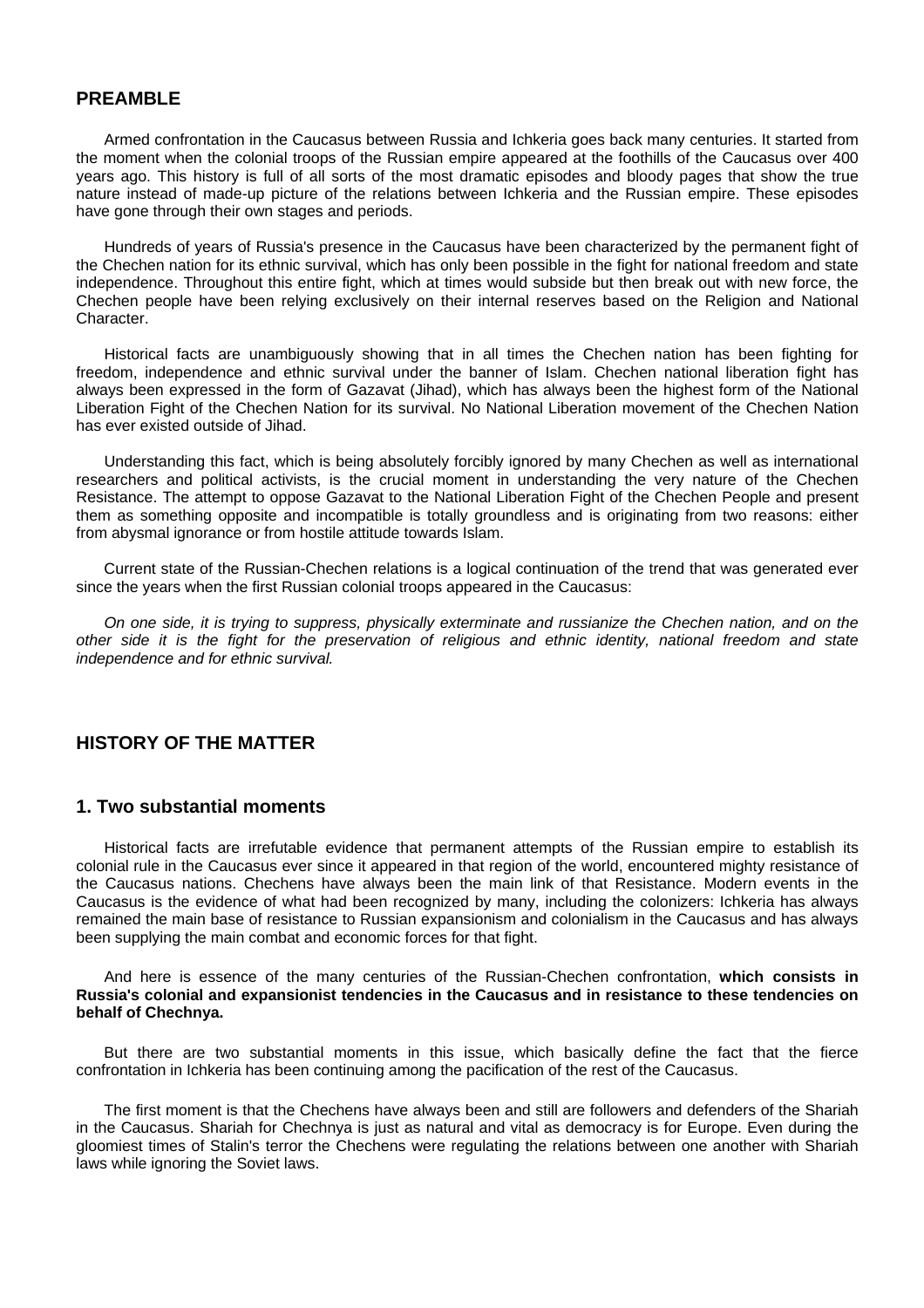**No power in Chechnya has ever been considered legitimate in the eyes of the people, unless it was a bearer of Shariah.** And the Chechens have always been ready to take up arms and defend their legitimate right for Shariah just as much as they have always been ready to obey the Shariah. And Shariah only.

During the period of Russian/Soviet colonial domination, the Chechens were at best ascribing scornful and ironic shade the word **"edal" ("power")**, and even more often they would use that word with outright disdain. The word **"edal"** means **"power", "justice", "law".** Since the colonial power could in no way be perceived as "just" or "lawful", the Chechens would be considering it not as legitimate power, but as **temporary triumph of unjustice.** 

In spite of the commonly accepted opinion on belligerence of Chechens, the Chechens nevertheless are not bellicose people at all. The entire visible history of the Vainakhs (Chechen and Ingush nations) has had no historical tendencies towards expanding its territories. Russian nation can be rated among belligerent nations, for an example. Furthermore, serf mentality typical for Russians has been forming the nation's character rather than contradicting its belligerence. The entire Russian history consists of predatory wars and territorial claims towards neighboring nations, which Russians are very proud of. Chechens in turn are proud of the fact that they have never engaged in unjust wars and have always been trying to get along with their neighbors guided by the principles of justice.

The opinion that the Chechens are belligerent was formed because Chechens organically **do not accept slavery** or anything that has to do with it. And when the destiny would make them face a historical choice of whether **to live in peace but in slavery or be free but die in a war, the Chechens would choose war.** This is the second substantial moment that needs to be taken into consideration while evaluating the situation.

These are the traits of the character of the Chechen people that defined their historical past and that will dictate its historical prospects. This is where Chechnya's fundamental reality is lying, instead of verbal and ideologized cliches or intricate concepts, which are just as out of touch with reality as basically hostile towards true tendencies of the Chechen Nation.

If it were not for that fundamental reality, Ichkeria would have been the most peaceful and richest region of the Russian empire due to its extraordinary viability and capability of the Chechens to integrate into any social or political systems.

These are the "accusatory" arguments against the Chechen Muslims that pro-Russian Chechens, who are talking about the benefit of being integrated into the "new" Russia, have been bringing up until this day. Chechen "national democrats" in turn are convinced in the miracle and justice of Western democracy and they consider it possible that Ichkeria enters the protectorate of the so-called international community, which allegedly can guarantee the security of the Chechen State and save the Chechen people from another genocide. Inconsistency of such a claim among what is happening to independent states, UN members, in the world, is so obvious that it requires no specific arguments whatsoever to refute these political fantasies. Besides, there is a price for that doubtful guardianship, which we will mention later on.

Commonly known cynicism and unscrupulousness in the policies of the world's leading states that personify the international community have reached their culmination point during our times. The goals of this particular concept do not allow us delving into political and historical roots of today's realities. But it is necessary to briefly touch on that problem, so that the fundamental moments of the defended position are understood.

#### <span id="page-2-0"></span>**[2. Simplified technology of modern aggression](#page-0-0)**

Excessive military force has always been trying to develop into a military aggression. Formation process of the aggression involves multiple factors, but there are only two key factors: internal **hidden motive** and external **formal reason.**

In order to have a "formal reason" to invade Poland, Hitler secretly sanctioned the attack of the secret services on a German radio station. About two dozens of German employees were killed. In search for a "formal reason" to attack the Chechen State, Putin sanctioned the blasts of apartment buildings in Moscow and Volgodonsk. Here casualties were numbered in hundreds. But even though the provocation was more impressive, Putin is still remaining only a comical imitation of Hitler.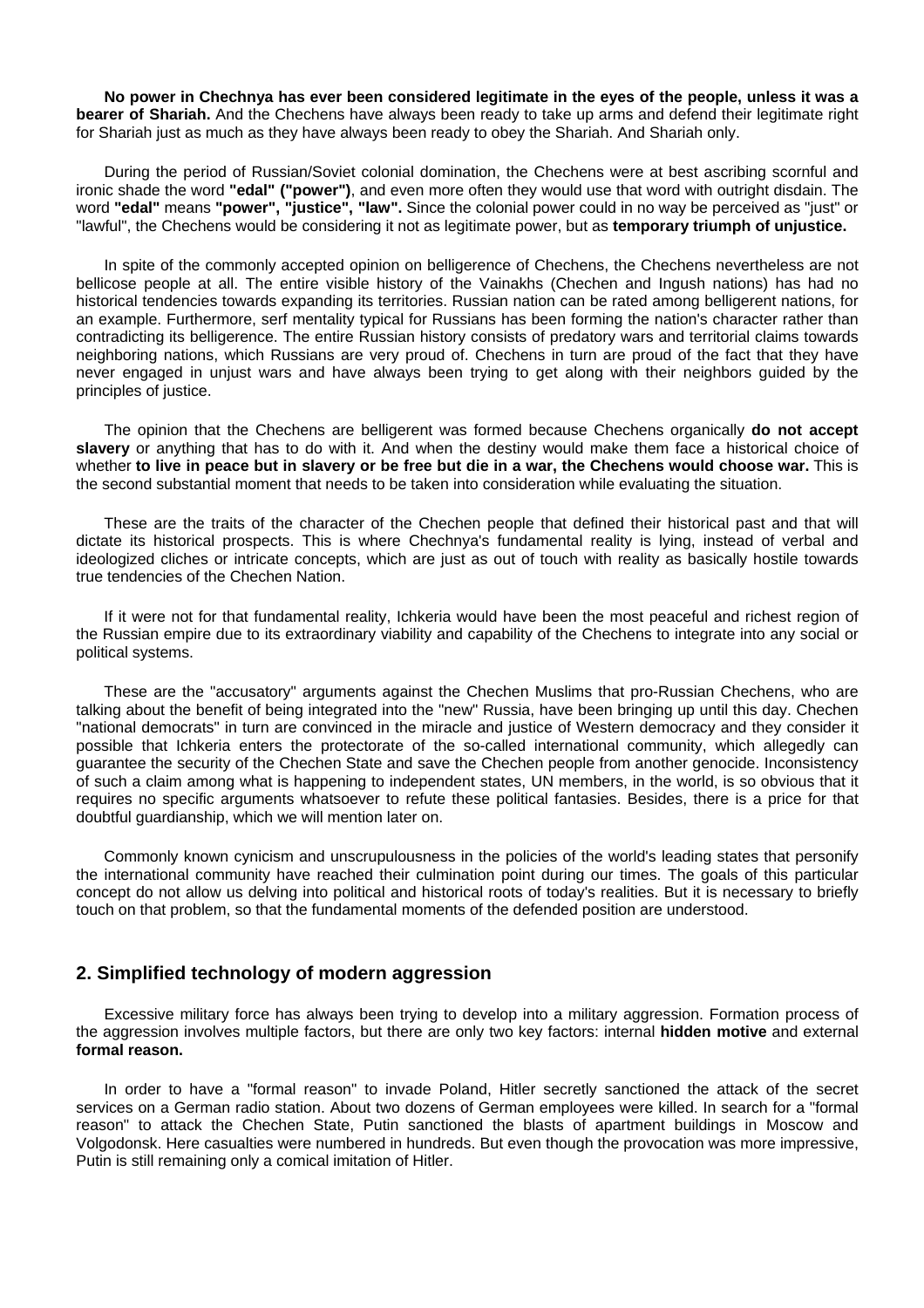There are some people who regardless of the large scale of their evil-doings will still never be recognized by the history as **personalities.** Nevertheless, before another invasion of Ichkeria, Putin did not violate "the rules of a formal reason". In this regard he quite reasonably reproached the anti-Iraqi coalition and asked: "Where are the weapons of mass destruction that would serve as a reason for military invasion of Iraq?" And here he gave a professional answer: "I would have found something long time ago."

And really, for the first time in the modern history strong military powers totally ignored the "formal reason" and openly **bid on pure force**, while implementing their plan of military aggression against a UN member (Iraq). And from now on no "export of democracy" will ever be able to attach all of the legitimacy necessary to the invasion of Iraq.

In the case with Russia's military aggression against Ichkeria, internal hidden motive was never publicized, since it was immoral per se and could cause justified outrage and firm resistance from the people under the aggression. And vice versa, the "formal reason" became the subject of multilateral discussion and propagandistic speculations. They were trying to squeeze as much of political capital out of it as they could.

After some time the "formal reason" becomes a starting point for total "demonization" of future victim of the aggression, then it gets totally forgotten and loses its topicality. But by that time it is not of much importance since the main goal has been reached: the unhealthy emotional background has been induced and moral support of the aggression from the society has been received. As far as the internal hidden motivation goes, the fact of its very existence was oftentimes no secret for the public.

These were the versions of "the true underlying motive" that were brought forward in case of unrest or dissatisfaction in the minds of the masses. And these versions were corresponding to the moral level of that particular society. Concealing the real underlying motive and concentrating the public's attention on the formal side were allowing the aggressor to achieve two goals.

#### **The first goal is to construct the myth of "legitimacy" of their actions. And the second one is to ease the slavish inclination of the victim's mind towards the aggression and to ease the searches for moral substantiation of obedience to the imposed order.**

The "hidden motive" of the new Russian aggression against the Chechen State and its people is the fact that **independent Ichkeria started moving towards revival of the Shariah** as the only acceptable system of social and legal relationship for the Chechen society: **the system capable of stabilizing the internal situation and to resist foreign aggression.**

Throughout the three years after the military and political defeat in 1996, Russian higher-ups and secret services kept making unceasing attempts to stir up the situation in Ichkeria from the inside: to cause a clash between the so-called national patriotic forces and the Islamic youth in order to neutralize the Shariah aspirations of the Chechens with the hands of the Chechens. Russian political elite and Russian secret services were using all sorts of agents who infiltrated the government structures of Ichkeria and who were trying to impose Easterntype nationalist and clan dictatorship on the Chechens. And this attempt suffered a failure in Gudermes in the summer of 1998.

Nevertheless, Russian secret services did not give up their attempts to destabilize the situation from the inside and every time they get a chance they were increasing the level of their political provocations. They started to arrest official representatives and members of the government of Ichkeria in adjacent republics of the Caucasus and in Moscow under any made-up excuses. The Kremlin's higher-ups were demonstratively and boldly ignoring all official documents and bilateral agreements. Military provocations became more frequent inside the Republic and at its borders. Chechen farms and pastures near the border became favorite targets for the Russian military to attack. Armored vehicles with mud on their tag numbers would break in and commit robberies and murders with demonstrative cruelty. Unmarked helicopters would shoot at people's houses from the air.

The Chechen side has unambiguously regarded all of these provocations in the middle of the frenzied Chechenophobia unleashed by Russian mass media as **preparations of Russian military and political elite to invade Ichkeria,** which was later confirmed by the statements of then-Prime Minister of the Russian Federation Sergei Stepashin. Stepashin publicly acknowledged that the Kremlin adopted the political decision on military invasion of Ichkeria back in March 1999.

In this regard, legitimate help of Chechen volunteers (even according to the norms of the notorious "international law") to Dagestani Muslims, who were being surrounded and exterminated in the summer of 1999, became not only a fulfillment of their Shariah duty, but also an objective pre-emptive action against the reachable source of provocations and upcoming aggression by the forces of Russian invaders stationed in Dagestan. The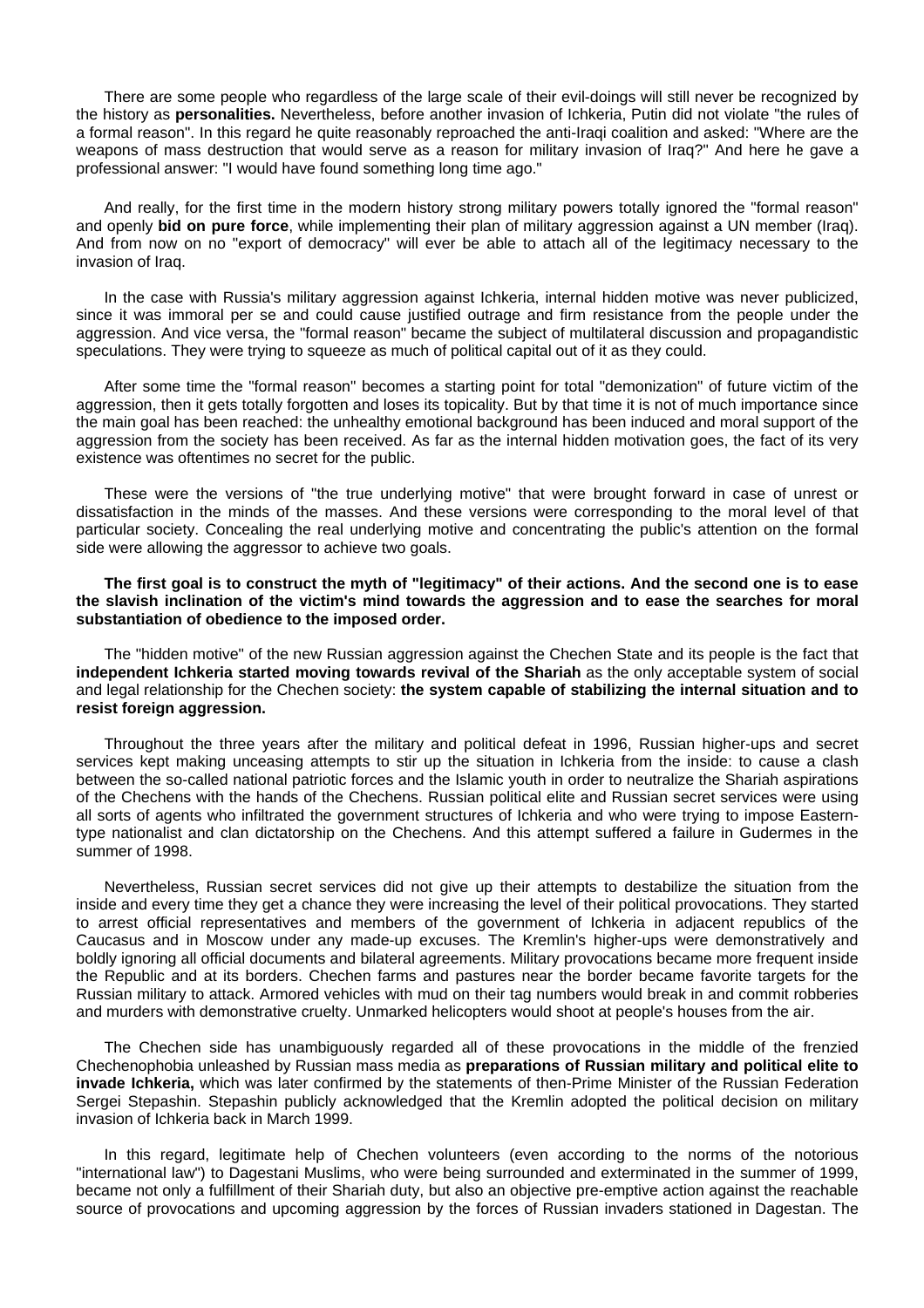actions of the volunteers, the Mujahideen, were carried out based on the Shariah requirements, therefore from the Islamic point of view, reproaches, approvals, or political speculations would make no sense whatsoever, whoever they may be coming from, **because it was the decision of the Shariah.**

The time has shown that the steps taken in that direction were totally adequate and rightful. These steps foiled the plans of the Russian warmongers and the Kremlin's political elite. Instead of provoking a civil war, which the Kremlin had thoroughly prepared and expected and which would have been totally catastrophic for the Chechen State and Chechen Nation, Moscow had to carry out a premature aggression and legalize almost its entire potential of agents in the echelons of power in Ichkeria.

If Russian generals needed a "formal reason", then Chechen Mujahideen presented one of the best scenarios of such a "reason". And it would have been logical to use such a "gift" from the enemy. But it was somewhat surprising that the Russian leadership, Russian generals especially, were mentioning the Dagestan events pretty forcedly and with no particular enthusiasm. And if they ever did mention, they would distort the facts so much that it was impossible to catch the motive, or the meaning, or logic in these events.

Totally dull and unreasoned lie of the Russian side, interpreted by these particular events, had given some food to the most unbelievable and fantastic conjectures in the minds of ordinary populace. Most often you could hear all sorts of variations on the attack by "Chechen militants" jointly with "Islamic fundamentalists" on Dagestani villages, and Russian generals would be especially shocked that "they attacked their fellow Muslim brothers".

Only General Shamanov (now governor of Ulyanovsk Province in Russia), famous war criminal, once gave out the truth (as a martinet, he was pretty straightforward about it) by saying that Chechen Mujahideen attacked the Russian army. They attacked the army that surrounded Dagestani farmers and started demonstratively killing them only because the Dagestanis wanted to live by the Shariah. And they attacked the army that was preparing for another march on Ichkeria while waiting for the X-hour, which the Kremlin had appointed back in March 1999.

It was **the fact that the volunteers/Mujahideen attacked Russian army,** that the Kremlin's leadership was trying to draw a veil over. And it is understandable: in all times the army has always been **the argument number one** in the Kremlin's political strategy. And sure, Putin would have been looking funny if during international summits he were telling about how several hundreds of "Chechen militants" attacked the army of the nuclear superpower.

And here is where his fight against mythical "international terrorism" comes from, which has allegedly found refuge in the mountains of the Caucasus. You never know what would Putin's political technologists do if two dozens of volunteers/Mujahideen from Arab states all of a sudden become Shaheeds. Most likely, the Kremlin's propagandists will preserve "virtual memory" about them until they come up with something new like "underground passage from Itum-Kala to the Afghan Province of Paktia".

As far as the "formal reason" for the second Russian-Chechen war goes, **here the propagandistic preference was given to the blasts of apartment buildings in Moscow and Volgodonsk** and to the standard "smear set" starting from "drug trafficking and slave trade" all the way to the almost forgotten "fraudulent bank certificates".

It was already seen during the combat operations that the plan of the military invasion was being developed pretty scrupulously, and that the preparation for the war campaign was conducted pretty thoroughly. Russian generals were using the experience from the first war and they virtually never repeated their previous mistakes, even though it did not save them from making new ones.

The search for the second reason that explains the neglect of the "Dagestani march" of the Mujahideen as the dominating story of the "formal reason" must be done while considering the way Russian generals think, since they are almost incapable of reforming their methods and they stubbornly stick to the same plan with their dull eagerness. **The events in Dagestan were unexpected and unprovided** for, which was confirmed by the same Prime Minister Stepashin at the session of the Russian government, when he had a hard time putting his hand in his jacket pocket, and obviously confused and embarrassed, he uttered to the TV camera the phrase that became historic: "We have lost Dagestan…"

Unlike the Dagestani events, the blasts of the apartment buildings **were apparently provided by the secret plan, and this is why they were being so thoroughly unwound by the official propaganda.**

# **[3. Basic outlines of the scheme](#page-0-0)**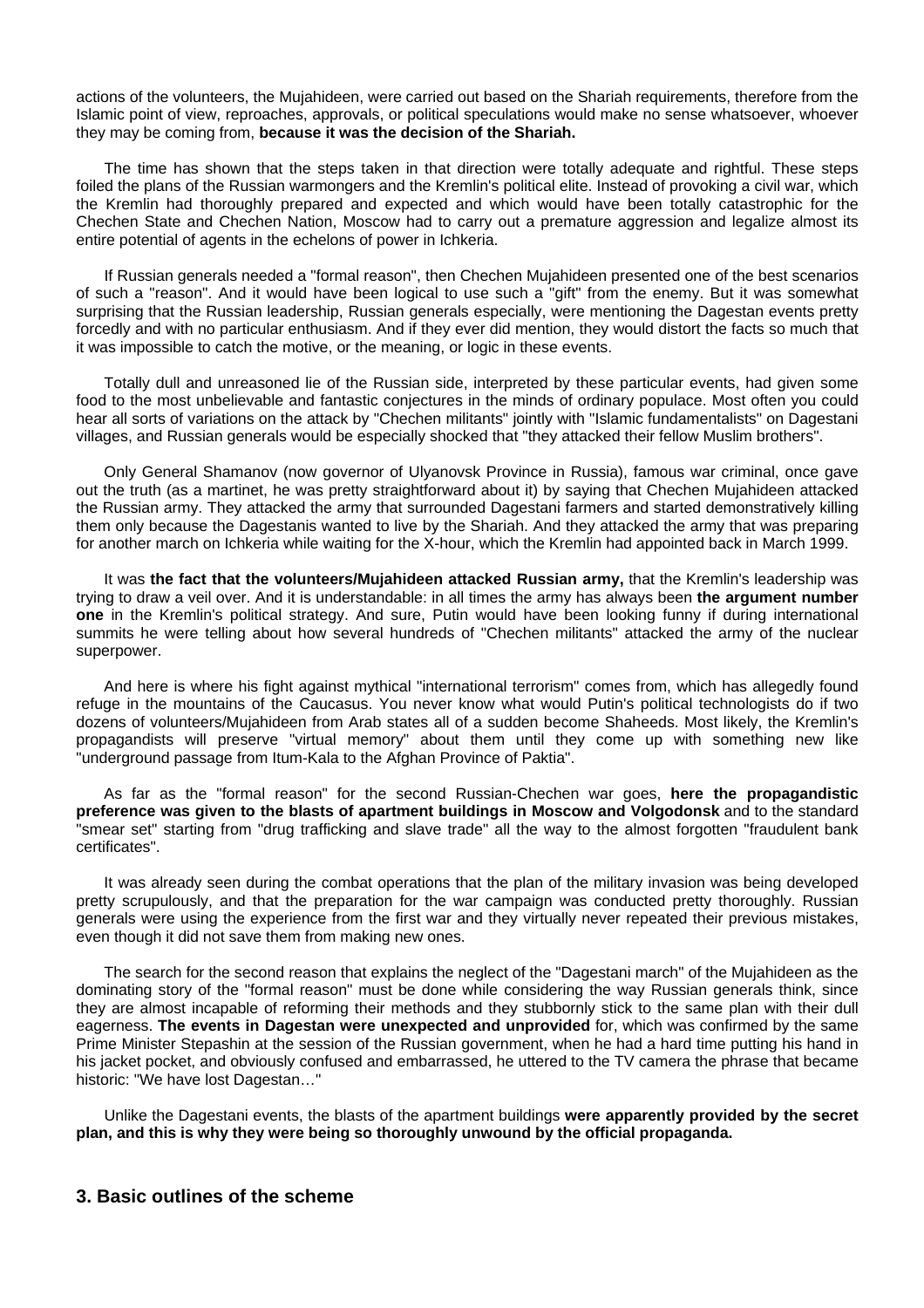<span id="page-5-0"></span>Today basic outlines of the military and political plan to re-invade Ichkeria are already known. The plan was developed and adopted by the Kremlin in March 1999. It must be acknowledged that if this plan gets imlpemented, it would involve long-term destructive consequences and become dangerous to the highest degree for the Chechen people and Chechen state.

The Kremlin's power broker Boris Berezovsky, initiated into all of the nuances of Moscow's schemes, has spoken on this matter on several occasions. The blasts in Moscow and Volgodonsk in the fall of 1999 were planned as part of a large-scale special operation "Receiver" ("Priemnik"), which in turn was the basis of the Kremlin's revanchist plans concerning Ichkeria.

This is what the scheme of the actions looked like:

*-blasts of residential apartment buildings in Russian cities* 

*-suggestion of danger and fear to the population as a necessary condition to manipulate the minds of the masses* 

*-propagandistic unwinding of the "Chechen trace"* 

*-personification of Successor and Savior of Russia in Putin* 

*-sending troops to Ichkeria and invasion of the northern regions of the country along the Ters Mountain Range (this idea belonged to "oppositionist" Ruslan Khasbulatov, and goes back to 1993-1994: "To stand along the Ters Range over Grozny and dictate your will to Dzhokhar Dudayev").* 

-expansion of internal network of agents among various armed groups, as well as in the power echelons of *Ichkeria, involving a full-scale intra-Chechen armed conflict of the Gedermes events type, with using the idea of "Wahhabite threat".*

Thus, after dealing a "just retribution" for the blasts of the apartment buildings (i.e. after conquering a part of the territory of CRI), Moscow had virtually received unlimited area for maneuvers and for armed interventon into intra-Chechen armed confrontation, while totally maintaining the network of agents in CRI power structures and while subduing these structures under its unlimited influence. The implementation of such a plan would have led to a serious defeat of the Chechen nation and would have postponed the issue of restoration of Chechen statehood for an indefinitely long period of time.

However, Putin's scam, revanchist attitudes of the Russian generals and unforseen Dagestani events changed the Kremlin's original plan. The full-scale incursion in order to totally invade Ichkeria predetermined the future of Moscow's miliatry and political defeat, which Boris Berezovsky is actually blaming Putin personally for.

## <span id="page-5-1"></span>**[4. Aggression and genocide must be stopped](#page-0-0)**

Today it is obvious that the main, crucial and sometimes destabilizing factor that has been provoking almost all crises in the Caucasus during the post-Soviet period, is **Russian military presence in the region.** Under the guise of "peacekeeping mission" Russian warmongers have been continuing to provoke inter-ethnic conflicts in the Caucasus by using the filthiest and the vilest methods.

The organizers of the first and the second wars against the Chechen state perfectly realized that by the very logic of its historical development independent Ichkeria would sooner or later revive the Shariah **due to objective requirements of national survival withing the national and state system.**

The attempts to suggest the idea to the international community that Russian aggression against CRI and genocide of the Chechen people must be stopped immediately due to the danger of "marginalization" of the Chechen society, which can become a breeding ground for all sorts of "extremists, Islamists and terrorists", are actually insulting the Chechens as ardent supporters of the Islamic civilization. Disrespect for their own religion and clumsy attempts to play into the hand of Anti-Islamic moods, cultivated in the Western society, cannot be acceptable, and neither can the calls to the so-called international community to take Ichkeria under its guardianship.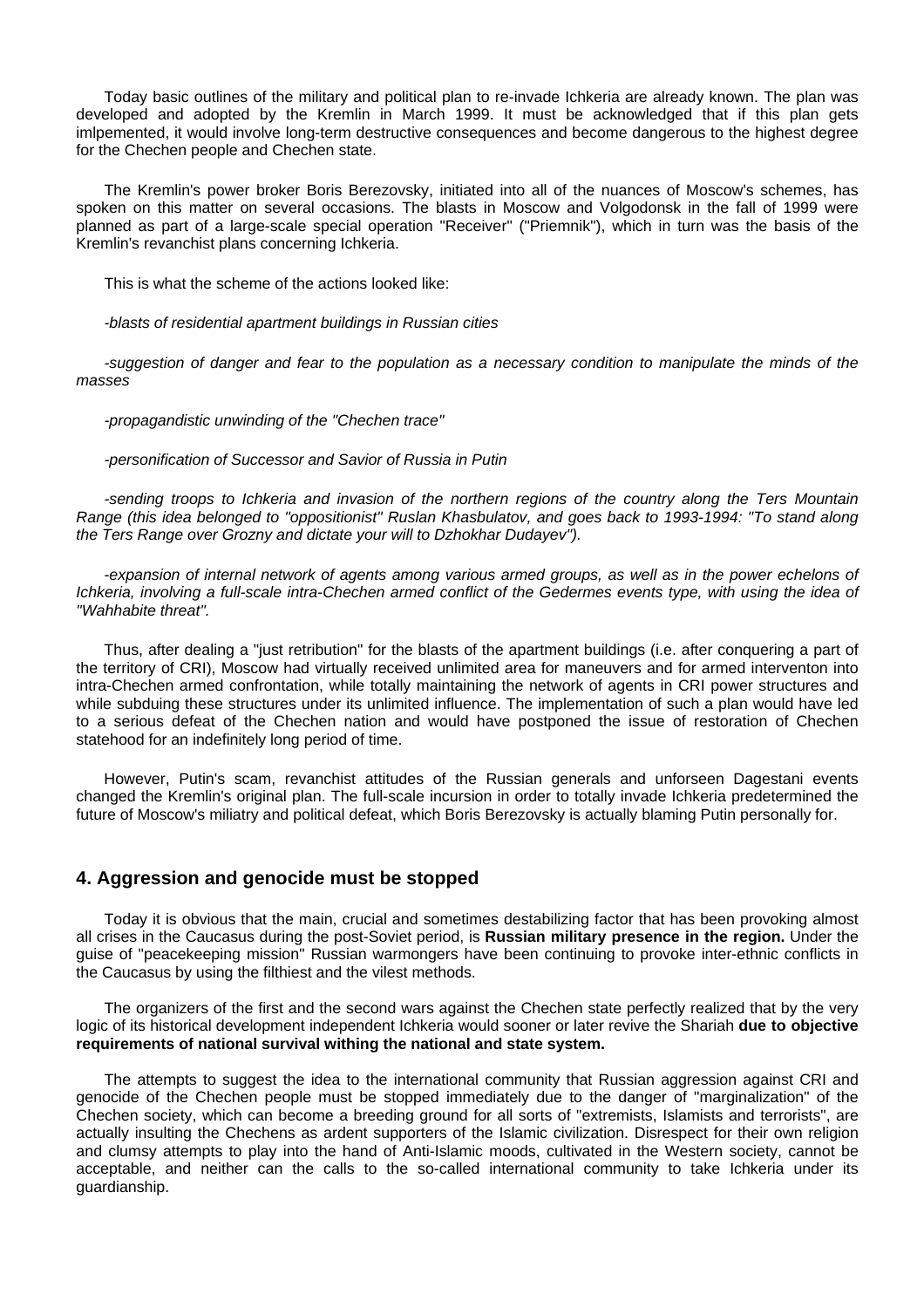**Because the examples from the modern history show that the cost of that guardianship is either renunciation of the Shariah, or turning in their national military leaders as "redemption sacrifice", or indispensable disarmament of the Resistance fighters, i.e. the country's Armed Forces, under the slogan of "demilitarization".**

Responsible Chechen officials have to undertand that this kind of custody will not only fail to carry out the task of restoration of Chechen statehood, but vice versa – **it will pose a threat to the Chechen society from the inside by permanent prospect of a civil war.** This guardianship may become the second edition of the Kremlin's plans to split the country and provoke a long-term internal confrontation of Algeria-Afghanistan type, but with bloodier and more catastrophic consequences.

The aggression and the genocide must be stopped not out of the fear before historically natural Shariah aspirations of the Chechens, but because the mere fact of the Kremlin's actions is a grave crime against humanity, which must entail severe punishment.

It is just as amoral to scare the world with a new Chechen "Islamic threat" if Russia is not stopped, as it is amoral to kill Chechens just because they are living in an independent state in compliance with the laws of the Shariah.

# <span id="page-6-0"></span>**[WHAT CHECHNYA IS TRYING TO ACHIEVE?](#page-0-0)**

Clear explanation of goals is one of the conditions of primary importance in achieving the goals outlined. Proceeding from this principle, the Chechen side has formulated the legitimate goals of its movement of national and state independence plainly and clearly ever since the very beginning: **the movement for restoration of national and state independence of the Chechen Nation, which was lost during the colonial war.**

It is important to mention that in its actions from the very beginning the Chechen movement for restoration of national and state independence has been sticking to the principles of the so-called International Law, while most scrupulously complying with the juristic and legal regulations proclaimed by the UN, OSCE, PACE, the European Union and by other international organizations.

Regardless of such fundamental of a choice that the Chechen side had made (like the 1997 elections under the supervision of OSCE and hundreds of independent journalists), the so-called international community openly ignored all of those steps, which the Chechen side had taken and which were considered to be legitimate from the standpoint of the International Law. The principle of "political rationality" was assigned paramount importance. Proceeding from this fact, the attitude of the so-called international community (represented by G7) towards the Chechen State was predetermined by the relationship with Russia, represented by the Kremlin regime. Thus the Western politicians violated the basic legal principles that they themselves had ratified and that were supposed to settle the postwar (1945) relations in the world.

Thus, starting from the very first days of its existence the Chechen State encountered the fundamental reality in the form of hypocrisy, unscrupulousness, lies and cynical practice of "double standards", which are dominating all around the world. The verbal condemnations of Russian methods of warfare by the Western alliance and its "concern about violations of human rights in Chechnya" were in sharp contrast with the international blockade that the Chechens faced in the reality.

If the higher political circles of the Western states were adhering to the cynical position that "Chechnya is Russia's internal affair", which they have already expressed, then the situation would not have been that tragic, because Russia would not have been able to be waging a long-term war in the Caucasus with the obvious scarcity of its economic and political resources and with total absence of moral resources. And while possessing incomparable moral advantage, the Chechen side would have been able to put the "evil empire" back where it belongs long time ago. But today they are not even making a secret of the fact that Russian military clique is continuing its genocidal war in the Caucasus exclusively with financial, economic, political and informational support from the Western states.

The reality has delivered Chechens from the last illusions. Along with the illusions concerning the "international community" and the "international law" virtually all disagreements of ideological and moral nature among the forces of the Chechen Resistance have disappeared as well. **The Chechen nation got consolidated and turned to its historical experience, where Islam was the main value as the religion and where the Shariah was its practical embodiment in the relations within the society.**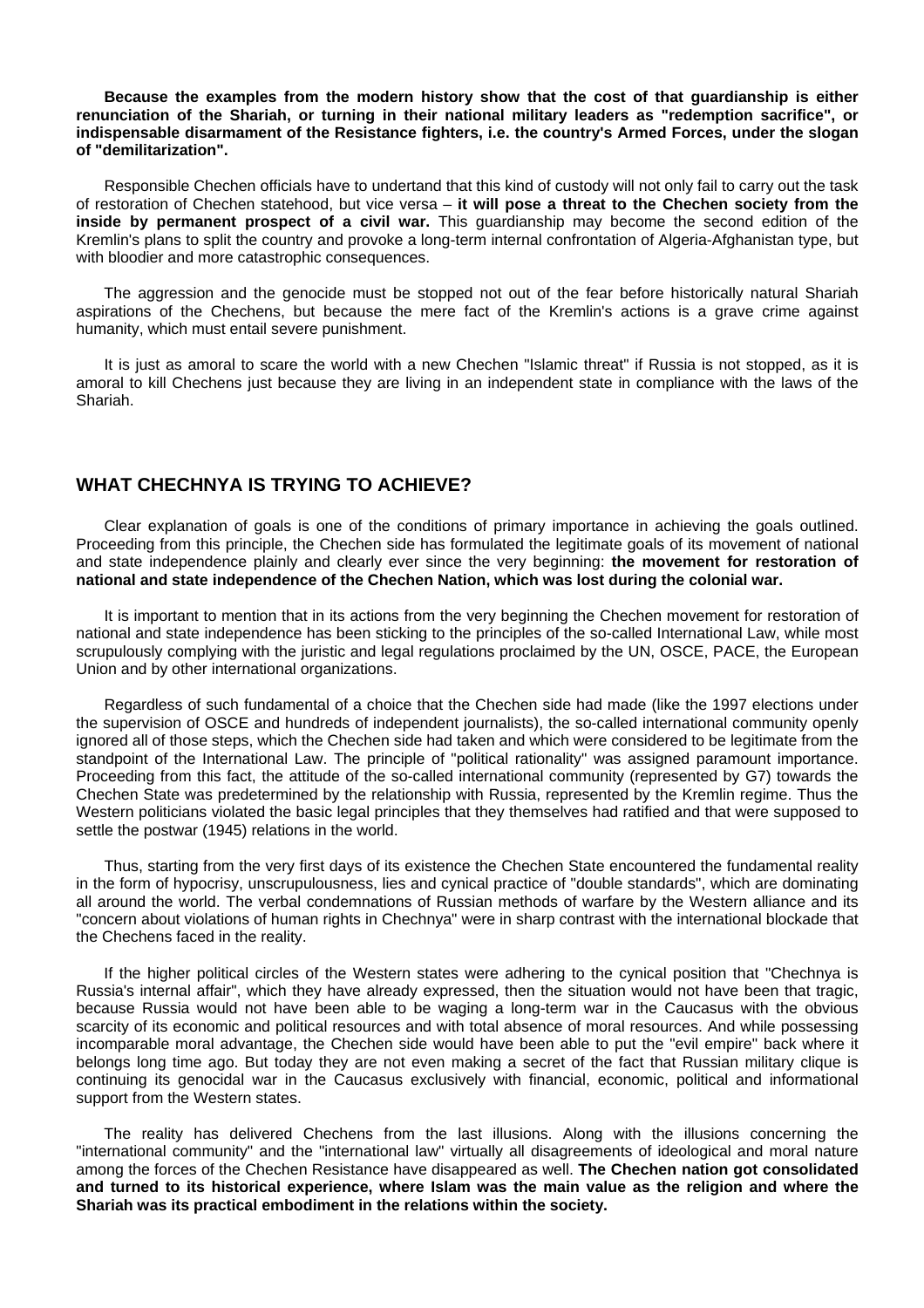Once it maintained the initially declared goal – **restoration of statehood and state independence of the Chechen nation lost in the colonial war,** - in the foundation of its revived statehood the Chechen side restored the basic principles of the Islamic Shariah **as the foundation of the entire national and state system.**

Restoration of the Islamic foundations of the national and government structure of Ichkeria has gone through several phases. The first step was taken by President of CRI Dzhokhar Dudayev in March 1995 in the city of Shali, where Dzhokhar Dudayev as the country's legitimate leader signed the Decree on introduction of legal norms of the Shariah due to martial law across all territories of the Chechen State.

In the fall of 1996 President of CRI Zelimkha Yandarbi (Zelimkhan Yandarbiyev) issued his Decrees and introduced several basic Shariah regulations (courts, civil and criminal codes, etc.), which were supposed to become the basic legal documents in the prospective constitutional reform.

On February 4, 1999 President of CRI Aslan Maskhadov issued his Decree to introduce the norms of the Shariah across the territories of the country and to set up a special commission on the Shariah reform of the government.

In July 2002 State Defense Council "Majlis al-Shura" of CRI headed by President of CRI Commander-In-Chief (Amir) Aslan Maskhadov inserted some Shariah additions and amendments into the acting Constitution of the Chechen State.

Thus, the national goal declared earlier had been clearly and unambiguously formulated and ratified by the Chechen people represented by their legitimate political leadership: **protection of restored statehood and state independence of the Chechen nation based on the Islamic Shariah, which were lost during many centuries of the colonial war.**

Any attempts to ignore this fundamental and basic goal of the Chechen nation, or any attempts to block the achievement of this goal (by using military force, political machinations, all sorts of tricky concepts, blackmail, etc.), whoever they may be coming from, are the main source and the main reason for instability in the region and threat of permanent war.

On the contrary, respecting and understanding the goals of the Chechen nation, and helping the Chechen State in achieving the proclaimed goal is the main condition of bringing stability, security, peace and predictability to Ichkeria and to the entire Caucasus region.

# <span id="page-7-0"></span>**[TERRORISM](#page-0-0)**

The Kremlin regime has actively been exploiting the term "terrorism", while covering its grave crimes committed against the Chechen people and against humanity. In this connection it would be important to point at the definition of the term "terrorism" and at the scientific interpretation of "terrorism" from the Islamic standpoint.

During the special conference in Mecca in January 2003 Muslim scholars, theologians from all around the world, announced the definition of the term "terrorism" and stated that it includes:

**All acts of aggression committed with violations of the law by individuals, groups or states against a person, including infringements on a person's religion, life, intellectual achievements, property and dignity. Any act of violence or threat to use violence, aimed at intimidation or threatening people's lives or security, can be viewed as an act of terrorism as well, similar to perpetrating a murder or violence.** 

The conference participants characterized the acts that Muslims conduct against foreign invasion as a form of Jihad and legitimate self-defense, and they called to put combined effort to oppose any attempt to defile the Islamic religion. Ulems (Islamic scholars) stated that anti-Islamic propaganda campaign launched by the mass media after the September 11 is aimed at "inducing prejudice, hostility, and hatred towards Islam and at discriminating Muslims by labeling them as terrorists".

During the six-day conference conducted under the auspices of the Academy of Muslim Jurisprudence of the Worldwide Muslim League, theological scholars called for discerning acts of violence and legitimate self-defense conducted by people under a military invasion. They stated that the most graphic example of statewide terrorism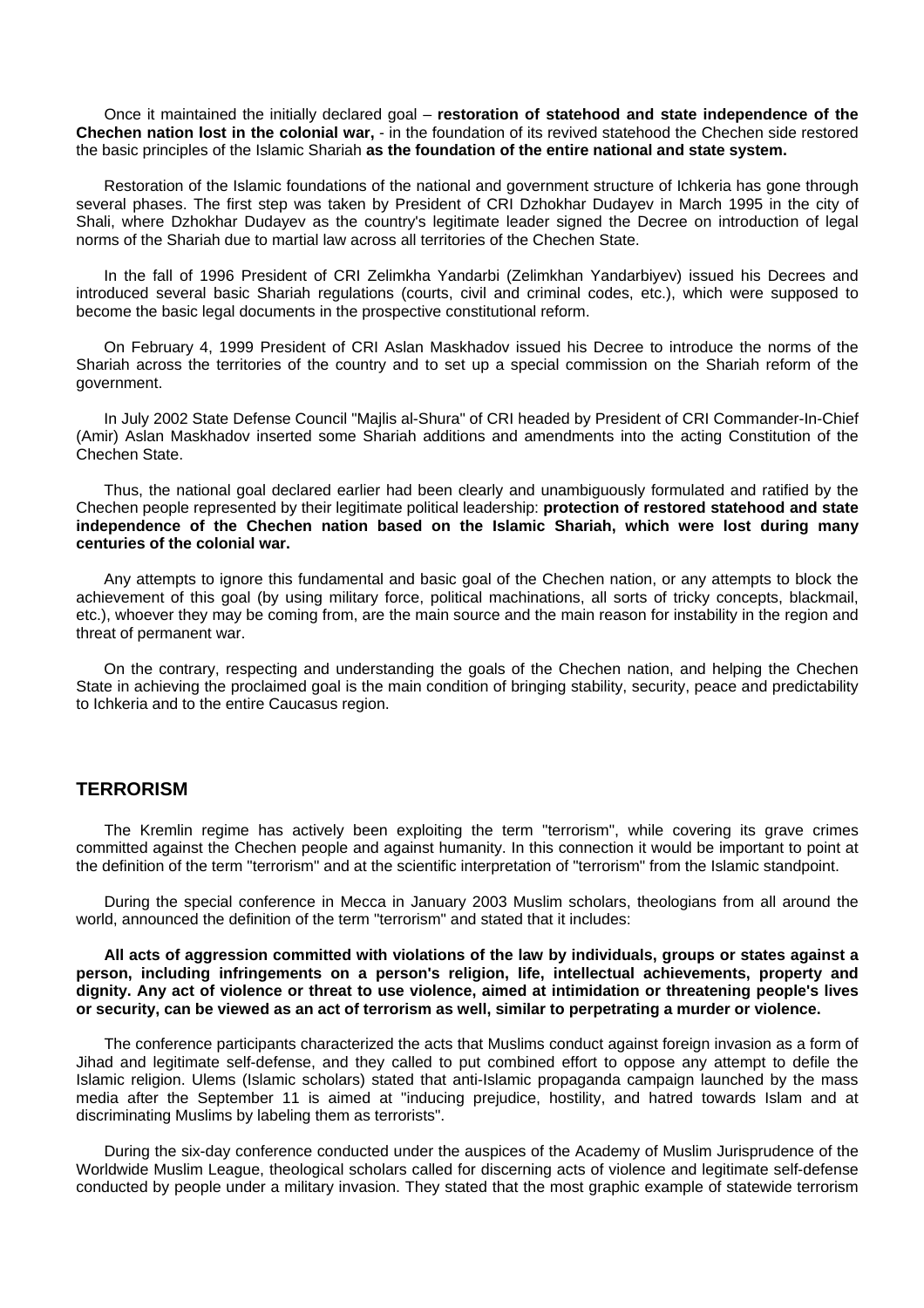is "outright terrorism perpetrated by Zionists in Palestine", similar to what Serbs were once perpetrating in Kosovo and Bosnia, and to what Russian troops are perpetrating in Chechnya.

"This is the most dangerous type of terrorism that poses a threat to the world and to the security worldwide, and opposing it is legally justified self-defense, and from the standpoint of Islam it is Jihad on the way of Allah," the resolution of the Conference reads.

The scholars called on all states and nations of the world to discern legal self-defense from aggressions or acts of violence.

"Jihad is an integral right that stops injustice, restores peace and security, and establishes justice. Terrorism and violence committed by aggressors, who conquer foreign lands, desecrate holy sites and take property away from the people, cannot be compared to acts of self-defense done by the people who were subjected to aggression and who fight for freedom and self-determination."

"Failure of attempts to solve conflicts based on fair decision and use of force and threats in the international politics is the main reason for many wars and conflicts," the closing communique of the Conference says.

The definition of terrorism also includes acts on destroying the environment, facilities belonging to the state or to private individuals, as well as destruction of nation's natural resources. All such actions are malevolent. Allah forbade Muslims from committing them.

"Allah prescribed severe and frightening punishment, as far as death sentence, for terrorism, aggression and injustice."

Participants of the conference were unanimous in the opinion that the anti-Islamic campaign has the goal to get the Western community convinced that Islam is a new enemy that replaced Communism. Mass media are spreading the statements that are aimed at initiating new crusades and spur the Western community to submit Islam to its dictates. They are spreading prejudice, promoting racial discrimination against Muslim minorities and provoking clash of civilizations.

Theological scholars called on Muslim communities in non-Muslim countries "to obey the laws of your residence and your citizenship, and comply with the social order in the countries where they reside."

Thus, each item in the scientific definition of terrorism, given by the scholars in Mecca, is pointing clearly and unambiguously that Russia and its leadership are a classic example of real and not imaginary international terrorism. And the actions of the Chechen side against the invaders are absolutely legitimate, justified and necessary.

# <span id="page-8-0"></span>**[POSITION OF RUSSIA](#page-0-0)**

The Kremlin's arguments that explain the reason for the permanent genocide of the Chechen people have always had abstracted propagandistic nature in all times. The Czar's regime was explaining the mass extermination of Chechens with some "civilizer's mission" of Russia in the Caucasus, even though not only Europe, but people inside Russia had doubts in "civilizer's" function of the **serf state.** Communists were killing people because of the people's "anti-Soviet essence". The Democrats are now killing Chechens in the name of "territorial integrity" and "fight against international terrorism".

For each period of time in history the Kremlin has always been coming up with the reasons for bloody atrocities and gravest crimes on a mass scale against Chechens. The so-called international community has always been satisfied with these explanations. As usual, today there are still no signs that the situation will ever change and the international community will start to act.

After leaving the argumentation of Russian Czars and Communists behind, let's turn to Russian "Democrats", who explain today's atrocities against Chechen people with two main reasons: *necessity to protect so-called "territorial integrity" of the state and "fight against international terrorism".*

Neither of these explanations stands any serious criticism, even after leaving behind the historical and legal fact that Ichkeria has legally never been a constituent part of the Russian empire and the collapse of the Soviet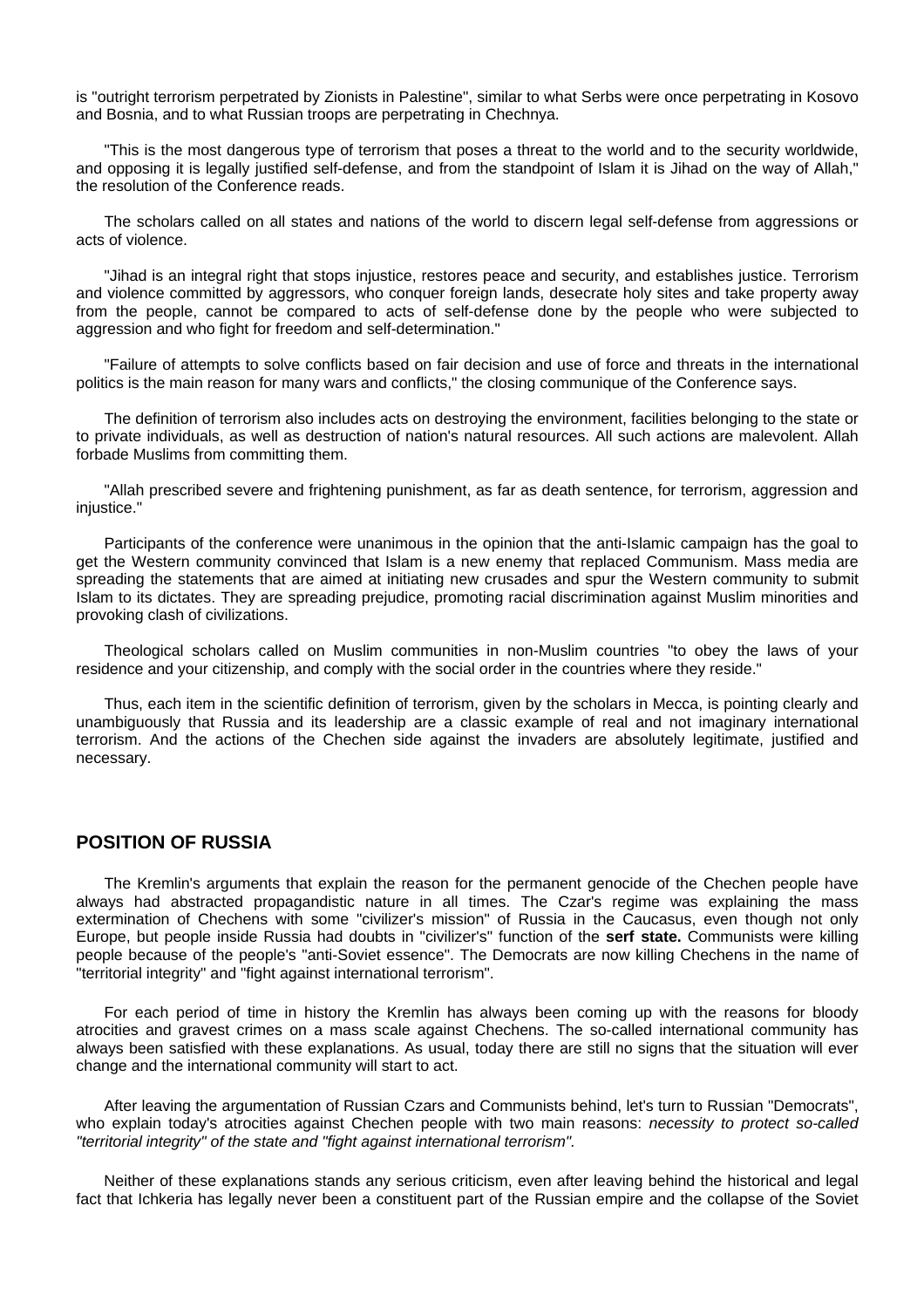Union already shattered the notorious territorial integrity of Russia. The separation of "legally" conquered territories of Kazakhstan (as well as the entire Central Asia), Southern Caucasus, Baltic States, let alone Ukraine and Belarus, were flagrant violations of Russia's territorial integrity. It is totally absurd to be drowning 17 thousand square kilometers of the Chechen land in blood (while protecting Russia's "territorial integrity") and voluntarily disown several million square kilometers of Russian (according to the Kremlin's logic) territories, which were being conquered for centuries at the cost of huge human casualties.

There is only one logical substantiation in this absurd and in this irrational (at first glance) behavior of the Kremlin's leaders. This substantiation is tied to the reality: **panic fear before the prospect of an independent Islamic state emerging at the Southern borders of the decayed empire.** And it is not as much of pure Kremlin's fear. The modern history shows that unfortunately it is the collective fear of the so-called international community (the Western alliance), which is under the hypnosis of false Islamophobic ideas and concepts.

The fight against "international terrorism", which the Kremlin is using as an excuse for the genocide of the Chechen people, is nothing but an unconvincing propagandistic argument, which considers the modern political alignment of forces. Actually, the Kremlin is not making it a secret, when Russian government officials admit from time to time that **"the conflict in Chechnya has its own prehistory", and "the status of Chechnya is not of exceptional importance for Russia, but the issue of the security of the Russian state is important".**

The "conflict in Chechnya" really does have its own prehistory. The ascertained historical fact is that Russia's colonial war against Ichkeria (with little intervals) has been going on for the past 400 years already, ever since the times when warlord Buturlin made his first march to the Caucasus. Fierce battles were going on in Ichkeria back in the times when half of the world was under the sway of the Ottoman Caliphate, when no one was aware of the concepts such as "fundamentalism", "Wahhabism", or "international terrorism", and when there was no "Al-Qaeda", Taliban, Bush, Putin, the US, or Israel.

Thus, the only acceptable argument, which Moscow can actually operate with in the dialogue with the Chechen side, is the demand to provide security for the Russian state. This is where the main substantiated interest of Russia is lying. Everything else has nothing to do with the reality whatsoever and cannot be viewed as a serious subject of discussions.

# <span id="page-9-0"></span>**[POSITION OF INTERNATIONAL COMMUNITY](#page-0-0)**

As we have already pointed out, the position of so-called international community (mainly the Western alliance) concerning Chechnya requires special scientific study, which is not part of this particular publication. But certain moments of this position must yet be mentioned.

Today it would be wrong to be viewing the Western alliance as a single whole thing, the way it was viewed during the Cold War. The Iraqi crisis has shown that Washington's imperial tendencies do not always find support among the European states. The debates about acceptable model of the New World Order and other issues are aggravating the split and the final loss of the UN authority. But there are very serious suspicions that with all of their internal disagreements, members of the Western alliance keep some basic strategic settings unchanged, one of them being: **not to allow an independent Islamic state with the Shariah rule appear on the map of the world.**

This is the general setting in the policymaking of the Western leaders, dictated by imposed false fear before Islam. And this is the source of the inconsistency, inertia, discrepancies and outright immorality, which they discover in their attitude towards the genocidal war of Russia against the Chechen State.

Here are the most obvious facts concerning the attitude of the Western society towards the "Chechen problem".

-Not a single time over the past 12 years the so-called international community, any particular state, or any international organization have ever taken any sensible or purposeful action to stop the genocide of the Chechen people or get seriously outraged with antihuman nature of the Kremlin's murderous deeds.

-When the most scandalous facts of atrocities by the Russian warmongers become known public, European politicians express the "concern" that implies no obligations whatsoever. But at the same time they would not freeze the funding of the genocidal war in Chechnya.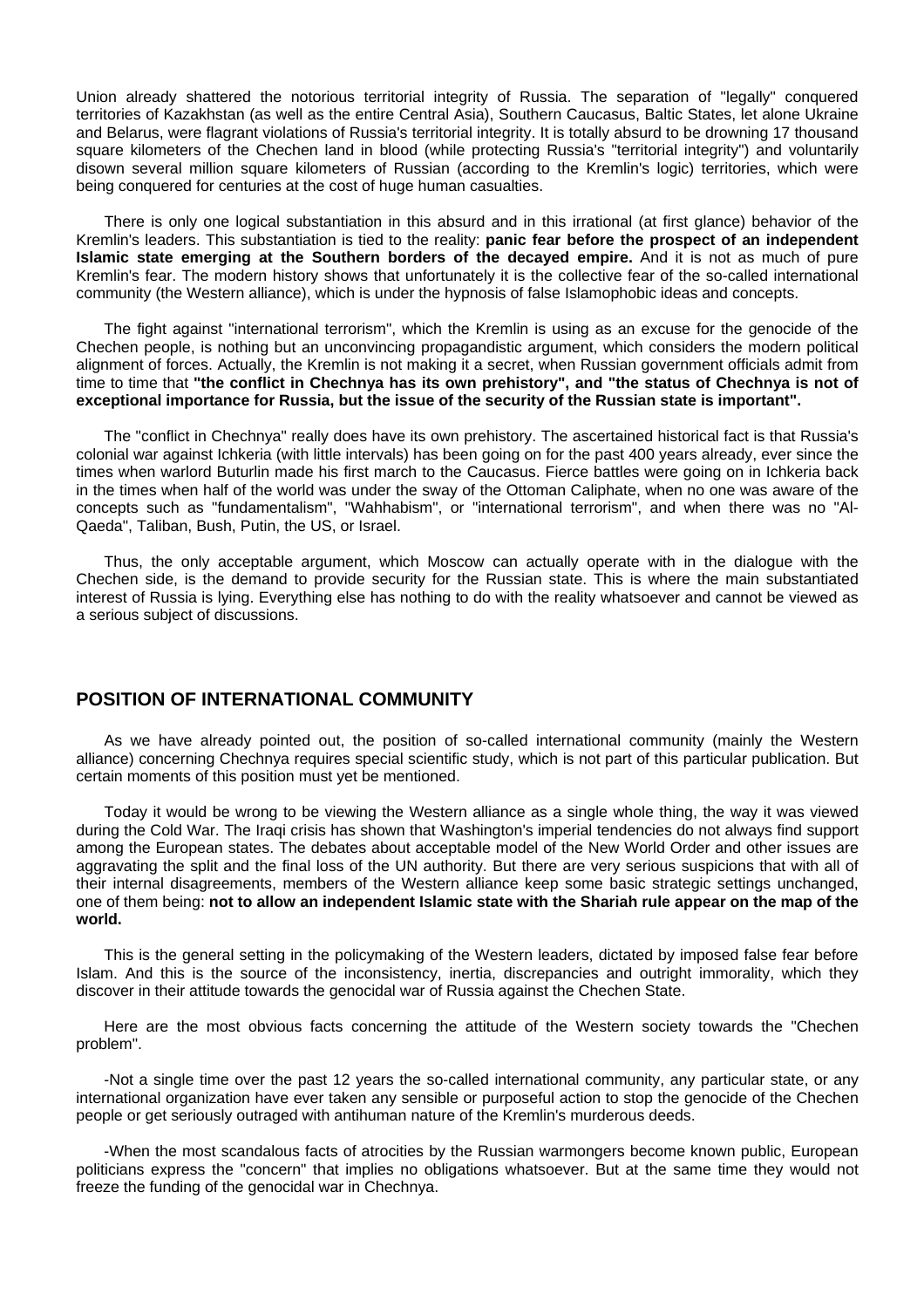-It is common knowledge how the European organizations are thoroughly and scrupulously monitoring the elections in various countries, and especially in the "rogue" nations such as Belarus, for example. But how much of cynicism and unscrupulousness one must possess to approve of the most ridiculous scam that the Kremlin called "referendum" or "elections" in Chechnya, like the Council of Europe and some European leaders did.

-Actions of some Western politicians, when they prosecute Milosevic in the international tribunal for genocide of Muslims, can only be interpreted as a complicated legal puzzle. But for the same crime, only on an immeasurably larger scale, they give a pompous reception to Putin. The world has witnessed how the British Queen accorded a cordial welcome to the murderer of Chechen children.

Listing any further incidents would be unnecessary. Of course, the Chechen side will be absolutely right when taking into consideration these facts in any possible negotiations or political projects with the participation of European and/or American representatives.

There is an affirmed opinion that the position of the international community on the Caucasus issue is dictated by some "set of interests", which allegedly determine which steps the Western alliance must take in the region. The Western alliance is believed to have its own "set of interests" in both Russia and the Caucasus. In Russia, first of all it is energy resources and control over the nuclear weapons. In the Caucasus it is oil and safe access to the Caspian oilfields.

The "set of interests" dictates its own priorities. As the West has been explaining, this is where the priority of so-called "partnership relations" with Russia comes from, despite of the criminal nature of the Kremlin regime, which tramples on all elementary principles of so-called "democratic norms": crushing its political opposition (including physical violence) and independent media inside the country, and genocidal war in Chechnya. Besides, Europe and the US are explaining that the Western alliance is too afraid that Russia's nuclear arsenal may be uncontrollably scattered all around the world.

The international community is voluntarily trapped in the false Russian myths about Chechnya and it is still hoping that the Kremlin will finally manage to break down the Resistance of Chechens, who are dreaming of independent Islamic State (which is already viewed as a threat, as we mentioned above). And as Western politicians are hinting during backstage talks, this is where the silent approval of genocide and almost outright financial and political help to Moscow in extermination of the Chechen people comes from.

Independent Chechen State is falsely viewed as a threat to stability and security in the region, while it is the other way around: occupied Chechnya has always remained and will be remaining as the center of permanent instability, which will be posing an objective threat to all who are trying to establish their interests in the Caucasus/Caspian region. And this is a historical fact. References to the allegations that Chechnya had some chance (three years of de-facto independence), which allegedly had a negative reverberation on the overall situation in the region, are totally unsubstantiated. This propagandistic argument that the Kremlin has been using is a malicious fabrication of Russian secret services in their secret war against Ichkeria. Some Chechen politicians are unfortunately repeating this fabrication to please the short-term interests of the moment.

Thus, it is obvious that the security issue lies in the foundation of the "set of interests" officially recognized by the international community and in the foundation of the existing priorities that the Western alliance has in the Caucasus and in Russia.

# <span id="page-10-0"></span>**[THREATS TO THE CHECHEN STATE](#page-0-0)**

# **[1. Political instruments](#page-0-0)**

Another propagandistic subject that the Kremlin has been employing since the new Russian military aggression started is "failure of Ichkeria as a state entity". This thesis is absolutely false. It is based on propagandistic setting about "inability of Chechen nation for self-organization".

The falsity of this allegation is easy to discover by merely pointing at the fact that in its modern history the Chechen State with the population of one million has been resisting the unprecedented military, political and economic aggression by a nuclear power of 140 million for the past 12 years already. And if this is a failure, then what can be considered as not being a failure?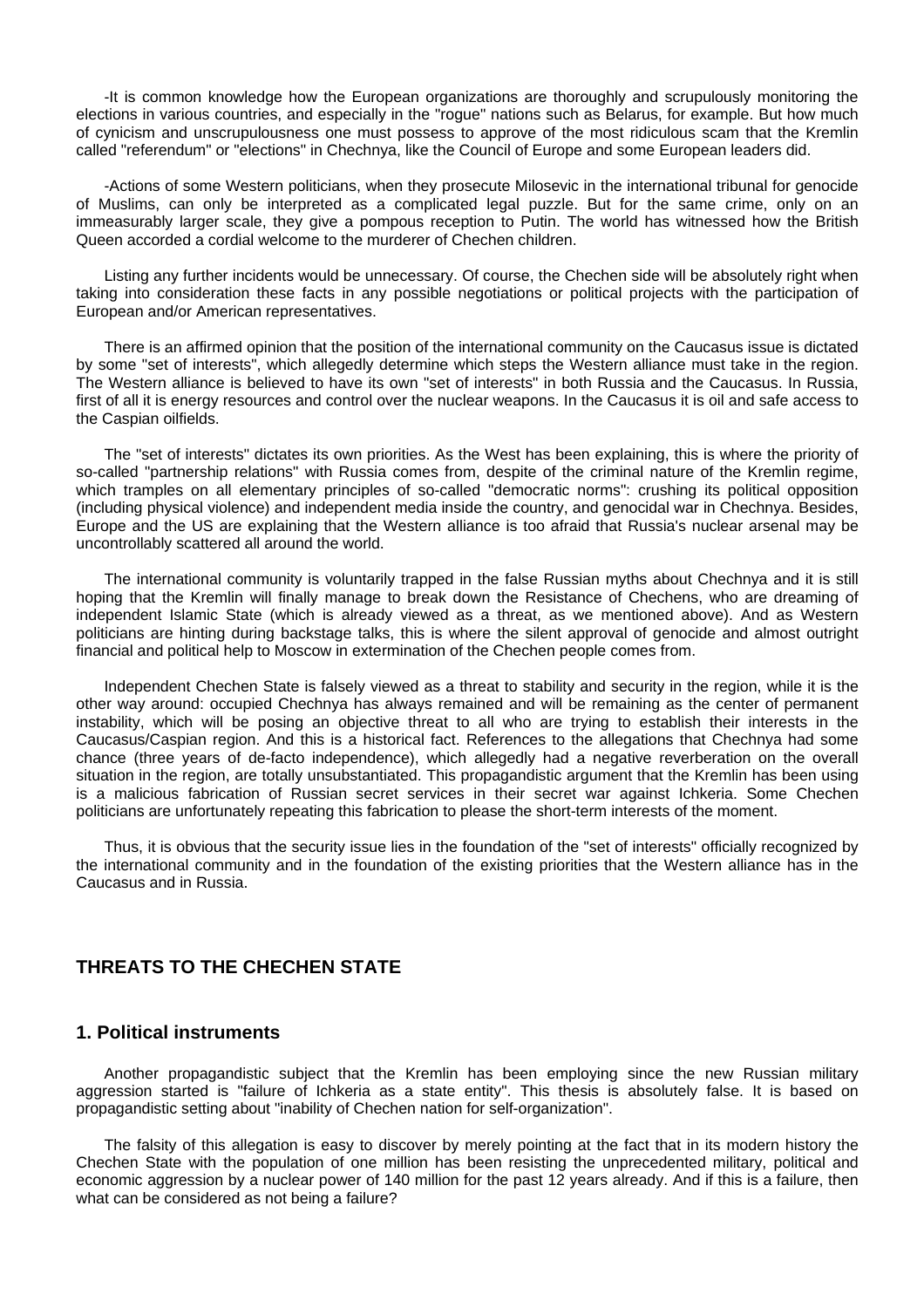<span id="page-11-0"></span>Since the moment of the first contact with the Russian empire the threat to the Chechen State and Chechen ethnos has always been coming from the North. This threat has been remaining to this day. However, along with the historical threat coming from Russia, the Chechen State has been encountering new threats from the modern world as well.

Some impracticable political projects of the Western alliance for internal stability of the Chechen State is one of such threats. In this connection we are not mentioning the so-called "Islamic states" for the simple fact that they have no independent policymaking and they are totally indifferent to Russia's aggressive actions against Ichkeria. Besides, for Eastern regimes Russia has always been either the supplier of weapons, or a political counterbalance to the US.

It is a known fact that the Western alliance is concerned about undefeated Chechen Resistance and is therefore supporting Russia's genocidal war against Chechnya both politically and financially. But even more concern is caused by the fact that in spite of the total support from the Western alliance, Russia still has not succeeded in closing the "Chechen subject". This is exactly why the Western alliance does not rule out that sooner or later it will have to intervene in the situation. **But the real intervention will happen only when the Kremlin suffers military and political defeat in Chechnya.** 

In this connection it would be appropriate to quote an excerpt from the comment by Constantine Eggert, editor-in-chief of BBC Russian service, concerning the events in Chechnya. This is what he imparted referring to high-ranking Western military officers: *"Politicians in the West are not much worried about Chechnya as it is. What they are worried about is that the Russian government has not been able, -- at least so far – to solve the* problem by force. One high-ranking military officer in NATO headquarters mentioned in this regard, 'We are not *that much worried about what Russians are doing in Chechnya. We are shocked by the way of how helplessly they are doing it'".* There is nothing you can say more openly than that.

Proper political instruments are required for intervention, and today they are already being prepared. By the end of the fourth year of the war various human rights organizations and European structures started making statements about some mutual responsibility for violations of human rights in Chechnya. Both sides of the conflict are being accused: 200,000 troops of the Russian invaders, who invaded a foreign land and have been committing grave war crimes against humanity, and several thousand Chechen soldiers, who have been boldly resisting and defending their country from the aggression and their people from extermination by using any means available, which unarmed people may have at hand.

Any attempts to suggest the idea to the world that Chechen fighters are committing some violations of human rights by defeating the armada of murderers, butchers and their henchmen, the collaborators, armed to their teeth, can be called no other than hypocrisy. They have been trying to accuse Chechen Armed Forces of violating the rights of the murderers to murder and violating of the rights of traitors to betray. Suggestion of equality between Russian war criminals and Chechen Commanders, between the handful of traitors and peaceful civilian population is being latently instilled.

In the middle of it all there are talks going on about setting up so-called "international tribunal on Chechnya", which will be supposed to be dealing with the facts of war crimes committed by "both sides".

Even though the very idea of "international tribunal" is welcomed by the Chechen side, the point of this idea still needs to have a more sober approach.

First, the very name of the tribunal must be changed. The name has to be different: "International Tribunal on War Crimes of Government of Russia Committed on Territories of Ichkeria and Dagestan".

Second, world-famous Muslim lawyers and scholars must certainly be a part of the international tribunal. The names that the Chechen side will offer must be included as well. All items, statutes and regulations of the international tribunal must be coordinated, approved and endorsed by Islamic scholars.

# **[2. On "international autonomy"](#page-0-0)**

The plan of "international autonomy" for Ichkeria is also one of the prospective political instruments to have an influence on the Chechen State in case Russia suffers military and political defeat.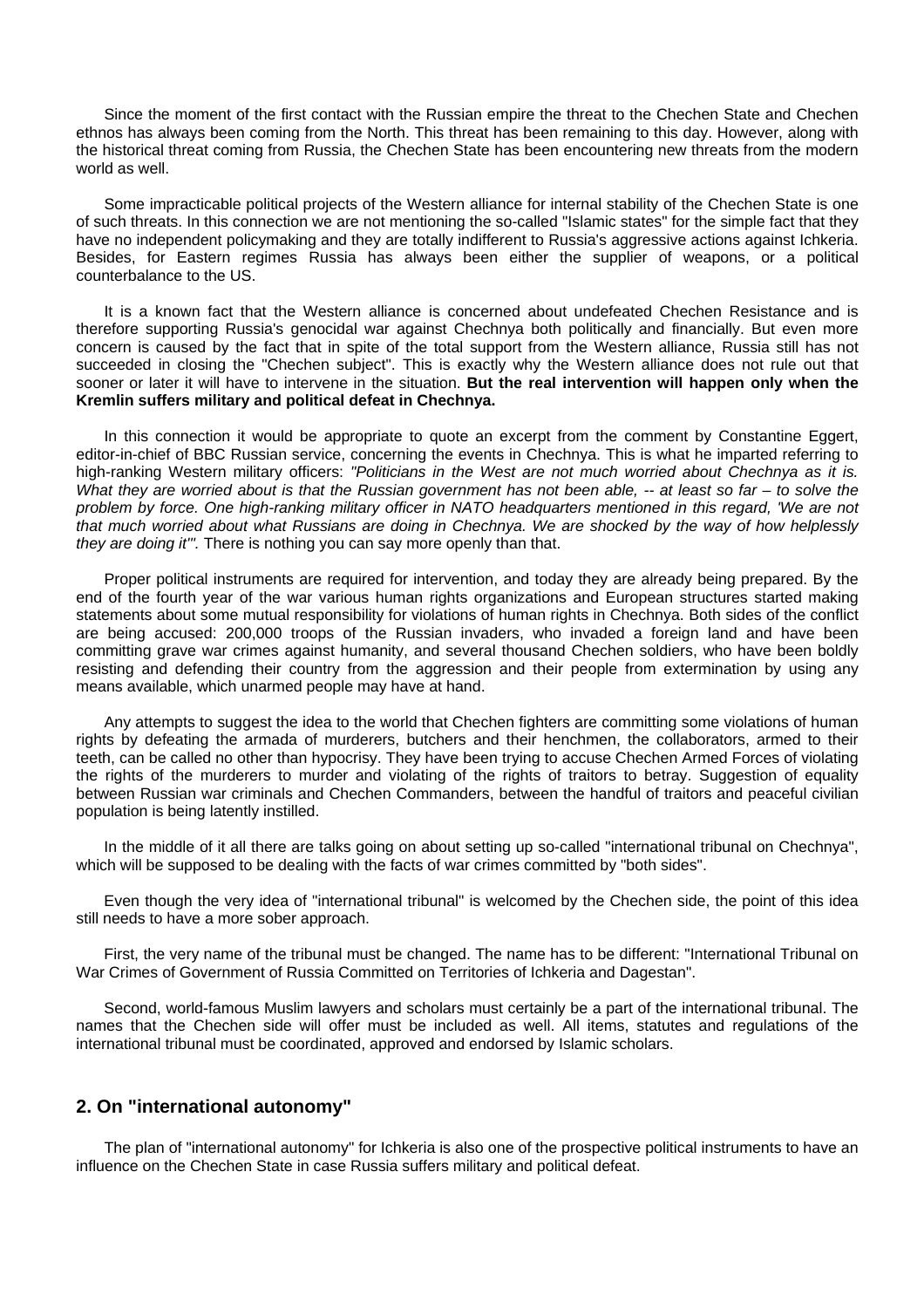<span id="page-12-0"></span>In our point of view, this plan might be effective in certain conditions (for example, when there are specific timeframes involved, when CRI Government is certainly recognized, when there is no intervention into domestic political processes, when rights of the Chechen people to freely choose their state system and the right for armed defense of their sovereignty are complied with, etc.), but only if it is implemented today, when the Kremlin is occupying the Chechen State. However, after Moscow suffers defeat, the acceptance of this plan by the Chechen side is totally out of the question. It would have been a dangerous and unwise step to the highest degree.

"International autonomy" (protectorate) implies international administration (or so-called governing body) for Chechnya. I.e. the structure that will be actually running the country, thereby delegitimizing the legitimate state system and the state itself, and indirectly giving legal grounds for the Russian thesis of "inability of Chechens for state self-organization".

The very definition of autonomy in modern political language means "limited independence", while **compliance with certain obligations (conditions)** becomes the condition for partial independence with hazy future with international recognition of independence.

For example, - "renunciation of Shariah, extradition or expulsion of the small number of Islamic volunteers and some authoritative Chechen Commanders, who could be prosecuted by the international administration for ties with so-called "international terrorists", proceeding from the principle of "political expediency". Disarming the Resistance under the slogan of demilitarization, considering them to be "illegal formations" and thereby renewing the propagandistic cliche by the aggressor state, etc."

We have learned from the experience that as a rule, all of these manipulations are happening in the middle of increased attempts to form an acceptable puppet government while "unwinding" their protege as the national leader.

And certainly, this entire "technical set" will not be complete, unless continual promises to "invest in the economy" are mentioned.

**The danger of such prospect for Chechnya is that it can lead to a serious internal split within the society, and as a consequence thereof – to a full scale civil war, which the Kremlin has been trying to unleash for hundreds of years and in which the Kremlin never succeeded.**

#### <span id="page-12-1"></span>**[SOLUTION TO THE PROBLEM](#page-0-0)**

Before proceeding to specific proposals, the main condition must be stipulated, which will be contributing to the constructiveness in the dialogue between the two sides. In our point of view, the main condition would be when each of the sides entering the political dialogue states its position with utmost clarity. There should not be any "hidden motives", "formal excuses", or "supposed underlying reasons". Each side must state its position clearly, and once the circle of problems is clearly, plainly and unambiguously outlined, then certain political steps must start being implemented.

The second necessary condition is consistency and logic in the solution of declared goals.

If declared goals are considered to be the true motive of the interested parties, -- Ichkeria, Russia and the Western alliance, -- then we are thus defining the point of contact of these interests: **stopping the bloodshed, and SECURITY.**

Because it is the SECURITY issue that can be put in the foundation of the long-term Russian-Chechen settlement, and because it is SECURITY that all interested parties are trying to achieve. Russia and the Western alliance are demanding security for their state interests, and Ichkeria is demanding security of its national sovereignty.

But the experience shows that narrow efforts aimed at the settlement of Russian-Chechen military conflict exclusively are of little efficiency in their consequences. Objective reality shows that the Russian-Chechen war, where considerable interests of states and nations of the Caucasus region as well as the states of the Western alliance are involved, can fully and realistically be called the New Caucasus War. Therefore efforts on a much larger scale must be put in the foundation of the settlement of Russian-Chechen military conflict, rather than the ones that have been offered to this day.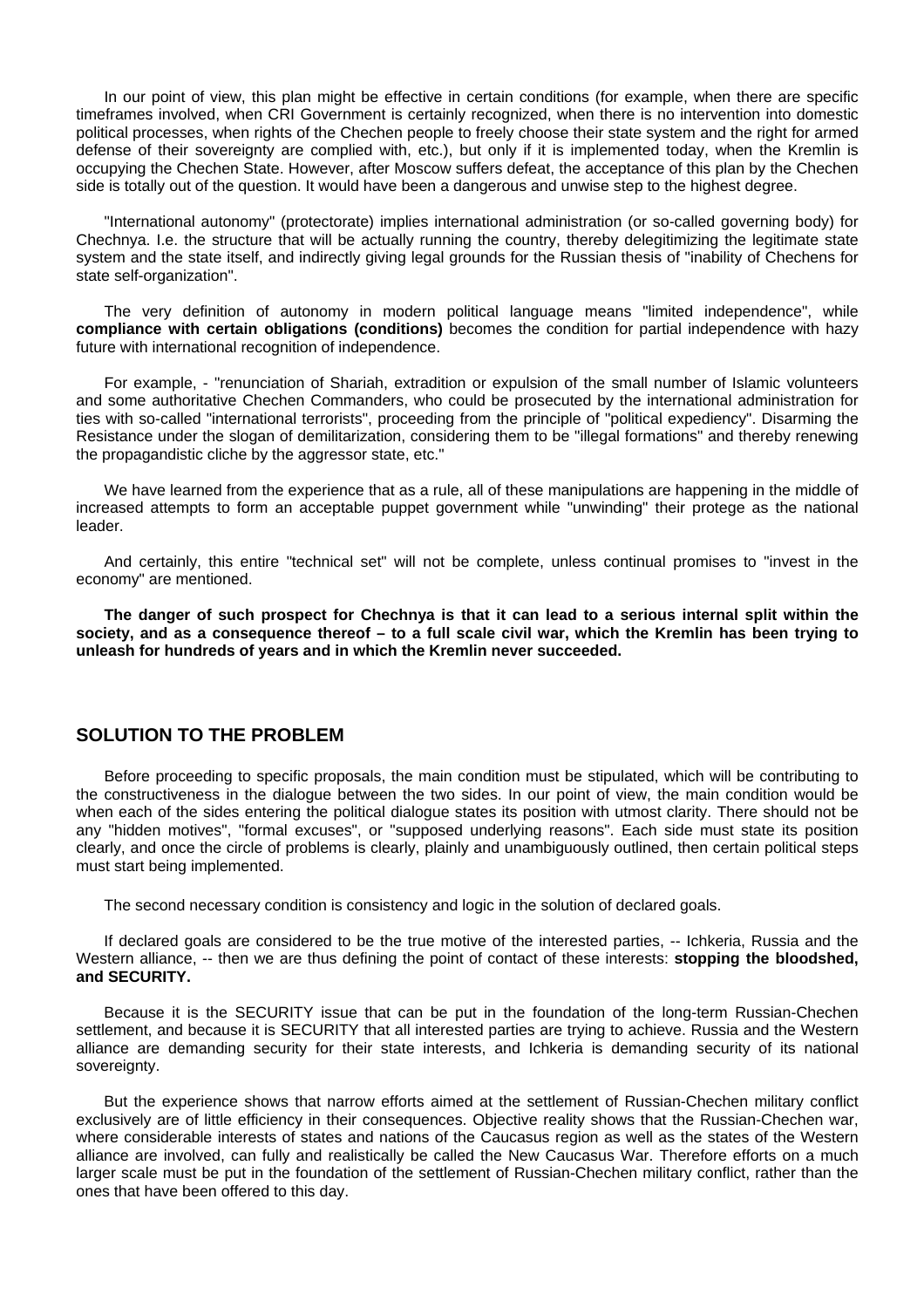It is the matter of the All-Caucasus process of peace settlement, which will be based on the settlement of the Russian-Chechen military conflict.

The Agreement on Peace and Principles of Mutual Relations, signed by two Presidents – Maskhadov and Yeltsin on May 12, 1997, could serve as the priority in choosing the starting point to begin such a settlement. But apparently, this agreement, which the Russian side grossly violated, will not be able to solve the entire complex of all tasks necessary for a long-term peace settlement in the conditions of changed reality.

But first of all, proceeding from the principle of SECURITY of all interested parties, the offer is being made to take several basic steps to provide access to the key factors of achievement of specific goal of peaceful settlement: **setting up a predictable, firm, stable and secure military and political structure in the region.** These are the items that we offer to include in these steps:

*-Setting up the Organization for Security and Cooperation in the Caucasus (OSCC), which will be founded by the following states: Ichkeria, Georgia, Azerbaijan, Armenia and Russia (possibly with its components, -- the Republics of the North Caucasus), as well as OSCE and the US as the most interested parties in the Western alliance. We are offering to set up the OSCC Headquarters in Tbilisi, Georgia.* 

*-Creation of OSCC Peacekeeping Troops.*

*-Setting up special International Observation Council (IOC) on initiating the peace process in the bilateral Russian-Chechen relations, which will have the status of observer. IOC may be founded by OSCC, European political structures, the US and Organization of Islamic Conference.* 

*(UN participation is questionable, since today this organization is viewed throughout the world as morally obsolete institution that lost its international authority and that has had no noticeable results in its activities).*

*-Start of direct bilateral Russian-Chechen peace negotiations with the participation of International Observation Council, with the start of the process of withdrawal of Russian occupational troops and transferring interim security functions to units of Peacekeeping Troops of OSCC locally.* 

*-Creation of 50 km to 100 km of demilitarized buffer zone all along the perimeter of CRI borders with Russia. Dismantling of Russian military base in Mozdok, Ingushetia.* 

*-Setting up special observation posts of OSCE in the demilitarized buffer zone. At the start, peacekeeping troops of the European Union could be brought into the demilitarized zone, and later on replaced by the units of peacekeeping troops of OSCC, which will subsequently be withdrawing from Ichkeria and be replaced by local law enforcement forces of Chechen Republic of Ichkeria (CRI).*

*-Transfer of the entire complex of solutions of Russian-Chechen mutual relations to OSCC.*

**The point of the plan, which is being proposed, is the creation of All-Caucasus Security Structures as the instrument of Russian-Chechen peaceful settlement. The ideology of this plan will be the formula of "Security in exchange for Independence".**

#### **Security of state interests of Russia and the Western alliance in exchange for Independence of the Chechen State.**

All-Caucasus security structures will also serve as an instrument in the settlement of other conflicts in the Caucasus region.

Apparently, political linchpins in providing national interests for the countries of the international community (Western alliance) in the Caucasus region will be much more effective and economical rather than power key factors would be. Use of force leads to much bigger expenses and creates a permanently uncontrollable situation, which depends on many incidental reasons, which in turn gives rise to uncertainty and unpredictability.

The idea of the Organization for Security and Cooperation in the Caucasus (OSCC) must sound interesting to Russia as well. Through these structures Moscow will have a real chance to return to the Caucasus in a new role with a lot more opportunities to provide its security and its influence, rather than making it by using troops and violence. The formula of **"Security in exchange for Independence" will allow implementing the Kremlin's political thesis that the "conflict in Chechnya has its own prehistory, and the status of Chechnya is not of fundamental importance to the Kremlin, but the issue of security of the Russian State is of vital importance."**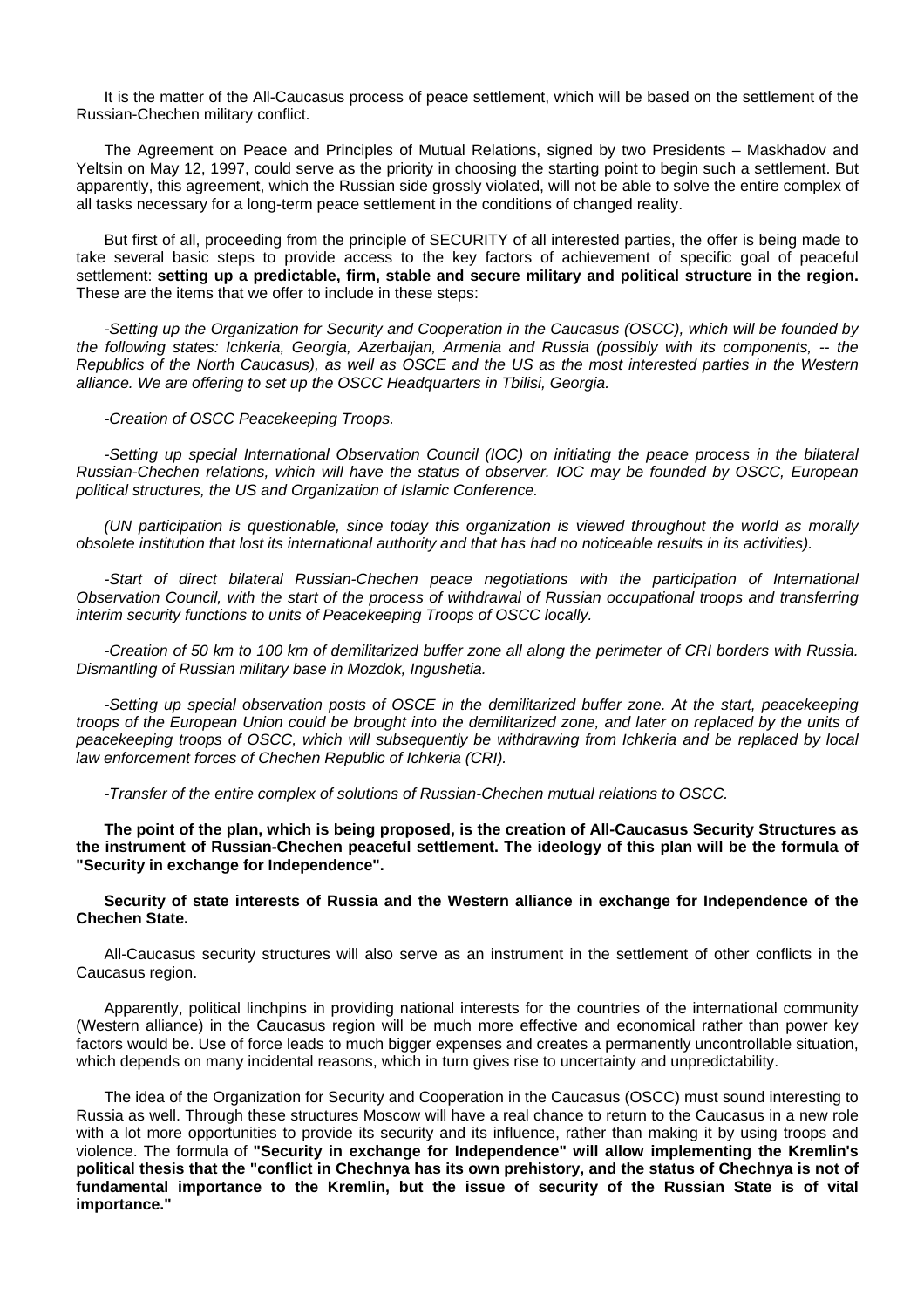Besides, Moscow will finally be able to get rid of the greatest financial and economic costs, of social degradation and of political humiliation, which are demoralizing Russia due to the endless and absolutely unpromising war against the Chechen State, and are making it retreat on the international arena virtually in all directions.

## <span id="page-14-0"></span>**[CONCLUSION](#page-0-0)**

In spite of the fact that hypocrisy became a "business card" in international relations long time ago, we are hereby stating that hypocrisy in politics is counterproductive. Relations between states and nations, as well as between people, are subject to the same law: the law of logic and experience.

It is stupid and amoral for a Muslim to be expressing anti-Islamic positions in order to gain favor from the "international community" in confrontation with Russia. It is just as stupid and totally useless to be assuring the Chechen fighters, who took up arms and who are fighting for freedom, that armed resistance to the Russian aggression is surely the Jihad, but the politics in the world must be "smarter and more artful". According to this logic, the Jihad is supposed to be somewhat underground, so that, God forbid, Washington or Strasbourg do not find out about it.

But in reality it makes no sense and it is counterproductive to be trying to delude somebody or to delude your own self. **The point is not to conceal the obvious, but to show the interested countries that the Chechen Jihad poses no threat to the world and that it is a natural reaction to foreign aggression and to the attempt to physically exterminate the Chechen ethnos. And for Chechens the Islamic State and the Shariah Law is a condition of vital importance for national survival and for preservation of their religious and ethnic identity.** 

#### Besides:

*-Chechen Jihad is a legitimate form of fight against foreign aggression and is the highest form of national*  liberation movement of the Chechen nation for its right to have its own independent state with the form of *government, which is historically acceptable for the Chechen people, i.e. the Shariah Law. The goal of the Chechen Jihad is protection of national sovereignty and state independence.* 

*-Chechen State is not at war with the Western alliance, even though the Western alliance headed by the US has always been helping Russia to murder Chechens and to occupy Chechen Republic of Ichkeria (CRI) and is directly responsible for the crimes against humanity committed by the Kremlin regime.*

*-Chechen side is defining its goals plainly and clearly and is trying to explain them to the world in an intelligible way that is easy to understand. Proceeding from these goals and these tasks, the Chechen side is searching for common ground with the Western alliance, as well as the common ground with the Muslim world, which is totally dependent on the Western alliance.* 

*-Once the priorities are highlighted, the Chechen side offers the specific plan of "political trade operation" ("Security in exchange for Independence"), where all sides, including the Western alliance, are offered to see their own interests in it. At the same time the Chechen side defends its own interests and its own position, proceeding from the powers and capabilities that it already has, and is stating that it is willing to show responsibility to its partners.* 

The result can be achieved not by humiliating the Islamic dignity and betraying the principles, but by clear and unambiguous indication of the national goal, which must show the "international community" the responsibility of the Chechen people and of their leaders just as clearly and unambiguously.

The boundaries, which the Chechen side will never cross under any circumstances, must be clearly pointed out as well. It does not mean that one must adhere to strict political constructions without considering the objective reality. However, any construction has its foundation that can never be broken, otherwise the very subject as the opposing side disappears. As a result, everything will tumble down and only fragments will remain, which will be thrown out to the dustbin of history.

If the Chechen Resistance relies on the Islamic ideology, which for Chechens is a natural and necessary form of national self-defense and ethnic survival in the national and state system, then it must be said openly, and